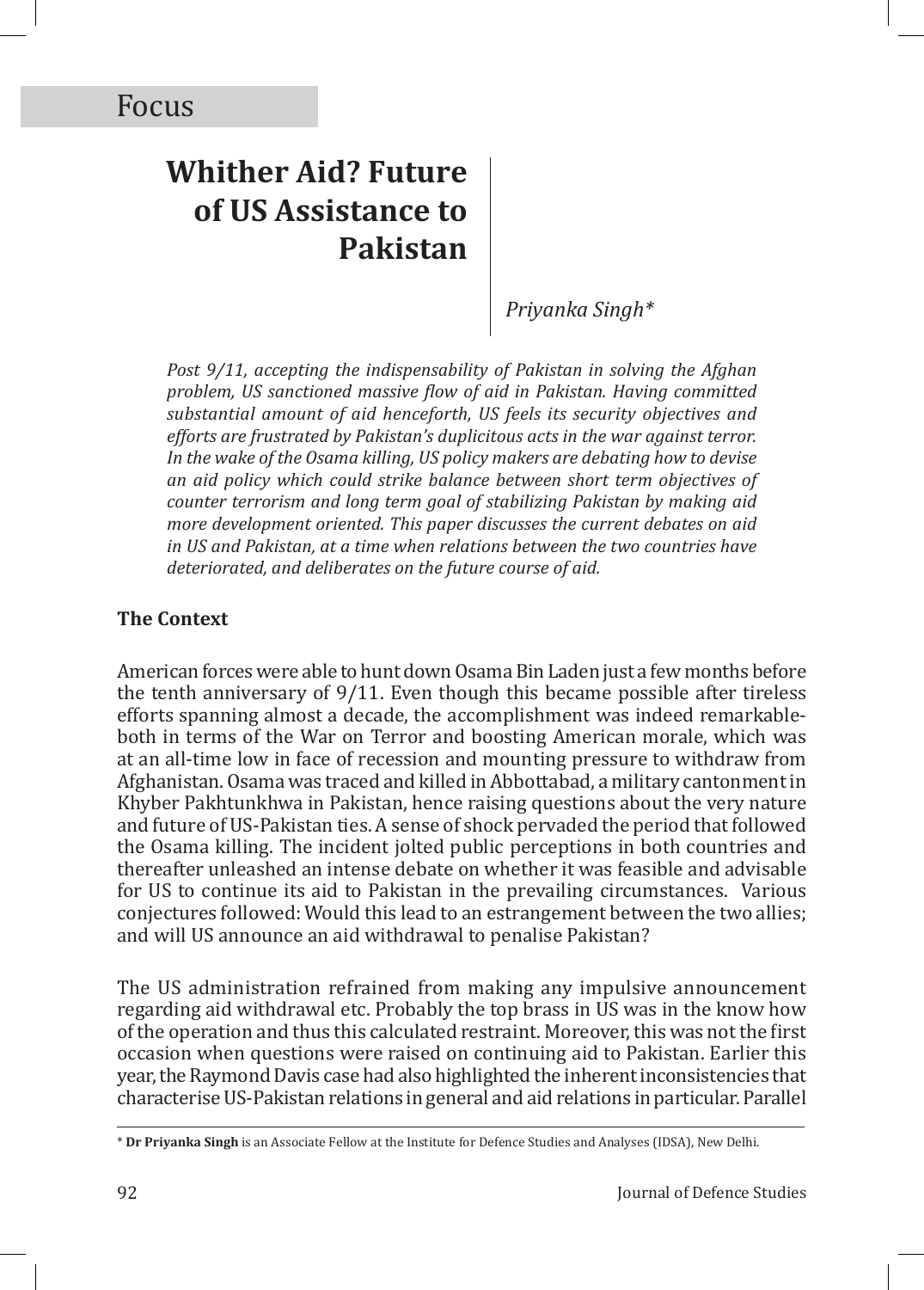to the post Osama debate in US on how to make Pakistan accountable for aid, the emerging public discourse in Pakistan is that aid cuts would not impact Pakistan's economy and the security forces' capability for counter terror operations.

Six months hence, with US openly accusing the Pakistan spy agency, ISI of being involved in the bombing of the US embassy in Kabul in September 2011, the relations between the two countries have reached - what some believe - the nadir. In this backdrop, this paper seeks to briefly capture the ongoing current debates on US aid to Pakistan- both in the US and Pakistan and subsequently discern the likely course of US assistance to Pakistan. The paper lays special focus on the \$800 million cut in security aid announced by the US in July 2011 which tangentially marks the shift in US aid policy towards a visibly defiant Pakistan.

## **US Congressional Position on Aid to Pakistan**

*The H R 1699 Pakistan Foreign Assistance Accountability Act1* was presented in the House on May 3, 2011, a day after Osama was killed. The legislation introduced by Ted Poe, the Republican senator from Texas, contains certain tough clauses with regard to Pakistan. It requires the US state department to certify that authorities in Pakistan had no information about Osama's whereabouts till May 2, 2011. In case it did have information, it was communicated timely to the US. If Pakistan is found complicit, then the US will hold back its aid to Pakistan. The bill is currently under consideration of the House Committee on Foreign Affairs. In addition to the bill, there were several Congressmen who expressed their dissatisfaction over Pakistan's purported duplicity in the war against terror, which peaked with Osama being discovered there.

On July 7, 2011, two amendments to cut \$2 billion aid to Pakistan were moved by Senator Ted Poe in the Defence Appropriations Act for the fiscal year 2012.<sup>2</sup> The amendments were rejected by the House vote. Nevertheless, on July 11, 2011, the US administration decided to withhold \$ 800 million of military aid promised during the October 2010 round of US-Pakistan Strategic Dialogue as part of the \$2 billion package spread over a period of five years. A fraction of the deferred amount was slated to feed the quarterly reimbursements for the last two quarters of the year 2010 and remaining was meant for purchase of military hardwareequipment, weapons etc. The White House Chief of Staff, Bill Daley, announcing the decision to withhold aid noted "Pakistan has taken some steps that have given us reason to pause on some of the aid which we are giving to the military".<sup>3</sup>

The *H.R. 2583: Foreign Relations Authorization Act4* , Fiscal Year 2012 introduced on July 19, 2011 and passed by the Foreign Affairs Committee on July 21 outlined a similar set of conditions for continuing aid to Pakistan. It prescribes certification by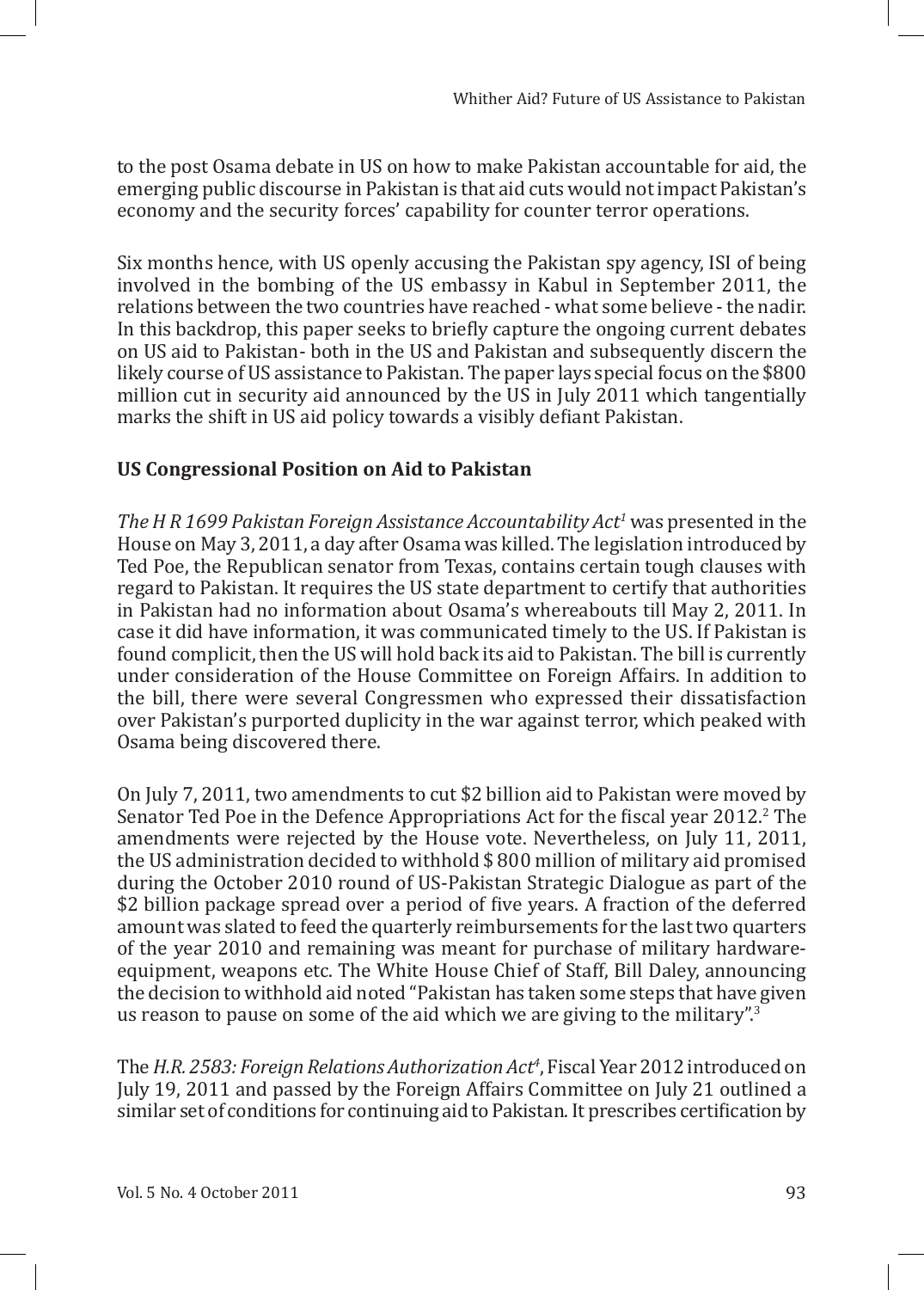the secretary of state as to whether Pakistan is fully cooperating in investigating the domestic support base of Osama while he was alive and giving US unfettered access to his relatives and the material discovered from his compound in Abbottabad.

Both the *H R 1699 Pakistan Foreign Assistance Accountability Act* and *H.R. 2583: Foreign Relations Authorization Act* appear – in spirit - to be an extension of the Kerry Lugar Berman bill passed as the PEACE Act in 2009. The PEACE Act imposed certain restrictions on economic assistance to Pakistan and this was designed primarily to safeguard a massive assistance package of over \$7.5 billion. The continuation of aid was subjected to a certification by the president as to whether Pakistan's efforts in counter terrorism were satisfactory and whether it was fully supporting US operations in the region. In March 2011, Secretary of State Hillary Clinton signed the first such certification on the President's behalf. $\frac{5}{5}$  Keeping in view the proposition that Osama was being tracked in Pakistan by the US since August 2010 and that this certification was issued while Operation Geronimo was probably gestating, the veracity and timing of certification stands questioned. Meanwhile, a GAO (Government Accountability Office) report dated July 19, 2011 later revealed that only a fraction of the civilian aid would be covered by such certification.<sup>6</sup> Certification by the state department could be reviewed by the GAO but the assessment of the review would be classified.<sup>7</sup>

The US had twin objectives in mind while envisaging the Kerry Lugar Berman package: to convince Pakistan that the US wants a long term engagement and simultaneously to crack the whip to ensure that Pakistan accounts for all that is done with the US assistance. Two years down the line, US is nowhere near achieving either of these goals.

A few Congressmen such as Senator Mark Kirk, a member of the US Senate Subcommittee responsible for international aid, have taken an extreme position on Pakistan's perceivable unwillingness to tackle terrorist groups such as the Haqqani network based in North Waziristan. Kirk suggested that all aid to Pakistan should be stopped.8 The bombing of the US embassy in Kabul further exacerbated the situation and evoked strong reaction from Senator Lindsay Graham, a member of the Armed Services Committee. Graham sought an immediate end to "the idea of Pakistan's intelligence agencies supporting terrorism as a national strategy".<sup>9</sup> Senator Graham in his media interaction highlighted the Senate Appropriations Committee approval of a \$1 billion grant for the Pakistan Counter Insurgency Capability Fund (PCCF) and imposing certain restrictions on security aid just as the economic assistance. The committee did not specify appropriations for FY 2012 for Pakistan, leaving it to the discretion of the administration.

In late September 2011, Senator Ted Poe who stridently opposed aid to Pakistan characterised it as "disloyal, deceptive and a danger"<sup>10</sup> to US security interests in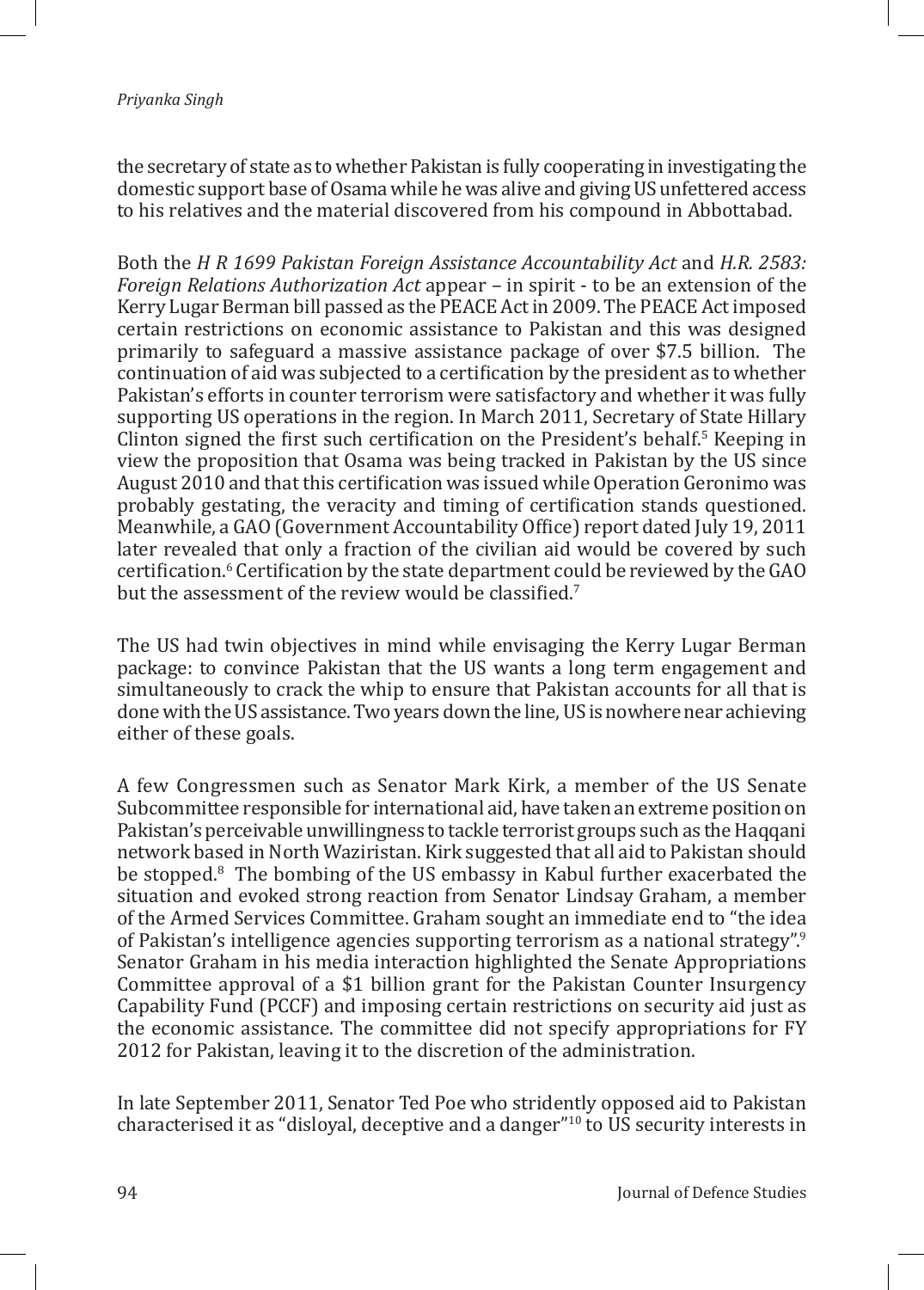the region, tabled *H. R. 3013 or the Pakistan Accountability Act*. <sup>11</sup> The legislation if it comes through will prohibit all aid to Pakistan except for the amount required to secure Pakistan's nuclear weapons.

The latest in the series of resolutions restricting aid to Pakistan was the *H R 311512* for prohibiting non security and other assistance to Pakistan. It was moved on October 6, 2011 by Mike Coffman, who is also a member of the House Armed Services Committee. The legislation proposes to cut all aid-both security and economic to Pakistan unless the President certifies the conduct and sincerity of Pakistan in fighting the Al Qaeda and other terror groups. Coffman explained that the rationale behind the legislation was to make Pakistan understand that it cannot continue to receive aid from US while supporting militant groups and while being intrinsically anti American.<sup>13</sup>

# **Why an \$ 800 Million Cut in Security Assistance?**

The immediate cause for withholding \$ 800 million in aid was Pakistan's insistence that US must call back its trainers and other personnel operating within Pakistan. It was a symbolic gesture to express US displeasure over the Pakistan army's decision to expel at least 90-100 American trainers from inside Pakistan in the wake of Osama operation. The Pentagon statement somewhat confirmed this: "The reduced presence of our trainers and other personnel means we can't deliver the assistance that requires training and supports to be effective".<sup>14</sup> Pakistan had been demanding the withdrawal of US personnel ever since the Raymond Davis case which led to acrimony between the two countries. This was further compounded when Osama was found and killed in a US operation. Sensing its own vulnerabilities and facing international ire, Pakistan felt it could no longer allow US trainers or CIA operatives inside its territory.

It is also believed US has taken serious note of Pakistan's failure to rein in spiralling incidents of violent extremism. Saleem Shehzaad, known for his unbiased reporting against the ISI and the army was kidnapped and later brutally killed in May 2011. Shehzaad's writings in the aftermath of the terrorist attack on the Mehran naval base at Karachi revealed the extent to which extremist elements had penetrated into the armed forces of Pakistan.

The US administration clarified that the proposed cut would not affect civilian assistance. Non military aid commitments from US to Pakistan would remain "undeterred".<sup>15</sup> The decision was conveyed by Thomas Nides, the US Deputy Secretary of State for Management and Resources to Pakistan's finance minister, Abdul Hafeez Shaikh in a telephonic communication.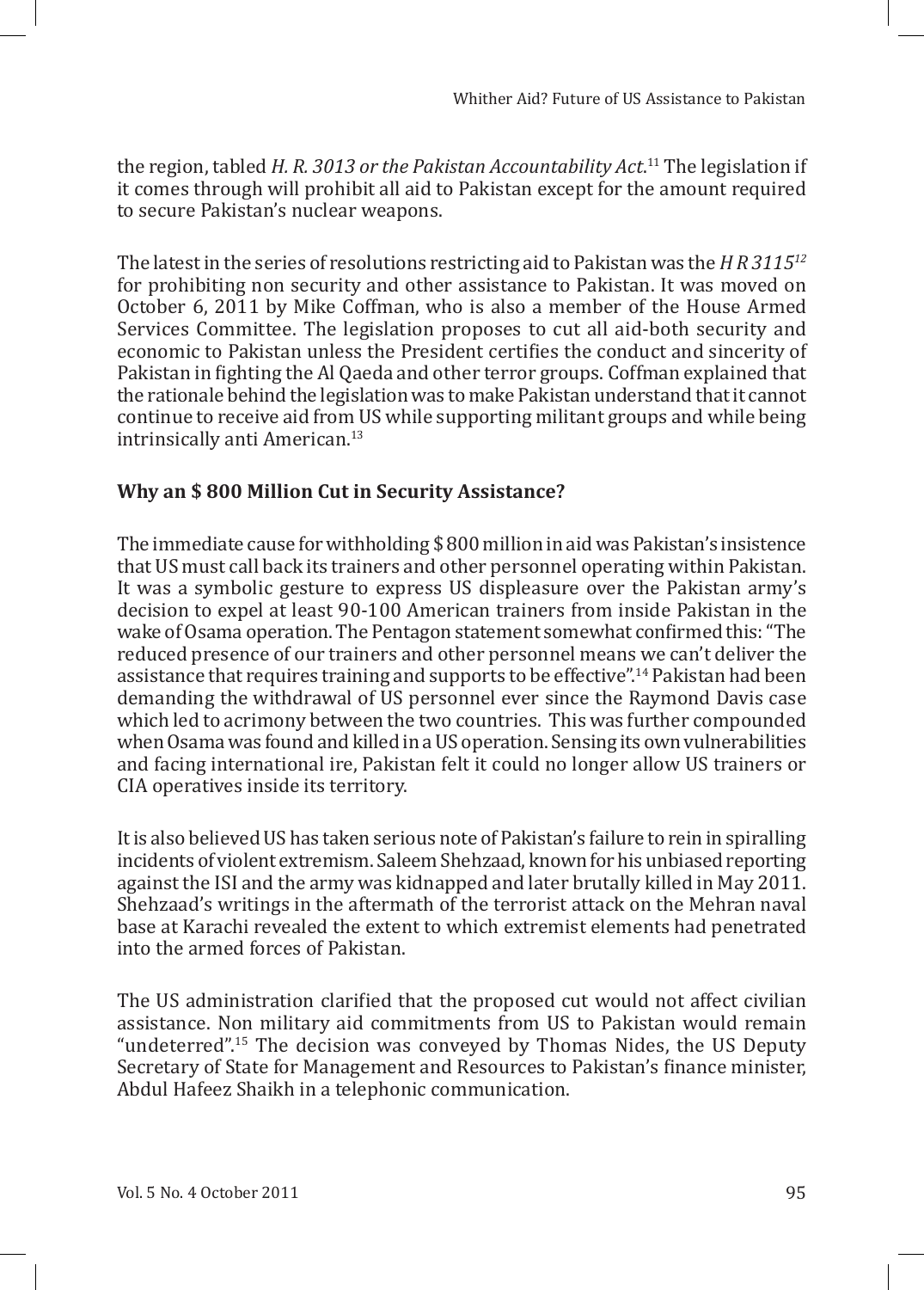The suspension of a part of the security aid is seen as an attempt to hold Pakistan accountable for the assistance it receives from US.<sup>16</sup> The US is conscious of the fact that aid cuts will accentuate anti American sentiments and that is why the \$ 800 million reduction was termed as a deferment rather than as an actual cut. The announcement also could be a means of gauging the Pakistan reaction to any US cut/withdrawal of aid to determine future US decisions to take tougher measures against Pakistan. On October 5, 2011, the US embassy in Islamabad stated that the military aid is tied with Pakistan's cooperation in the War on Terror and hence this was a suspension and not an actual withdrawal of security aid.<sup>17</sup>

The bombing of the US embassy in Kabul forced a rethink on US development assistance as well as is evident in the *H R 3115*. It is believed that the situation has become rather dire and in such circumstances it would be increasingly difficult for United States to channelise augmented development funds to Pakistan. The USAID (United States Agency for International Development) officials already face threats from the militant groups who are overtly hostile to anything American.

## **Reactions in Pakistan on Aid Cut**

Pakistan's implicit involvement in militancy is today at the core of the international security debate. Its role in abetting terrorism became more pronounced when Osama, the lynchpin of global terror, was found to have been living in its territory for over five years. The Pak army had no prior information regarding Operation Geronimo and hence was caught reacting. It was hugely embarrassed and preempting a US withdrawal of aid, the army chief, General Ashfaq Kayani, in June 2011 suggested that US aid be diverted from military uses to fulfil non-military development purposes in Pakistan.<sup>18</sup> Speaking on US-Pakistan ties, Kayani acknowledged having received only about \$8.6 billion as against the \$13 billion that was expected and out of this, he noted, at least \$ 6 billon was used by the government for budgetary support.<sup>19</sup> Kayani was making an effort to assuage popular dissent in wake of Osama killing which had got the country a bad name. When US announced the deferment of \$800 million, the Pak army tried to paper over their embarrassment by saying that an aid cut would have no impact on their counter terror operations.20

The former Pakistani foreign minister, Khurshid Mehmood Kasuri upholds the army's viewpoint and says that the army in Pakistan has sufficient resources to counter militancy without American support.<sup>21</sup> The well known economist and former World Bank official, Shahid Javed Burki deems the US aid cut to be a non-issue since Pakistan's ailing economy is more dependent on other financial institutions like the IMF. Burki suggests that rather than focussing on the fall out of US aid withdrawal, Pakistan should initiate internal economic reforms in the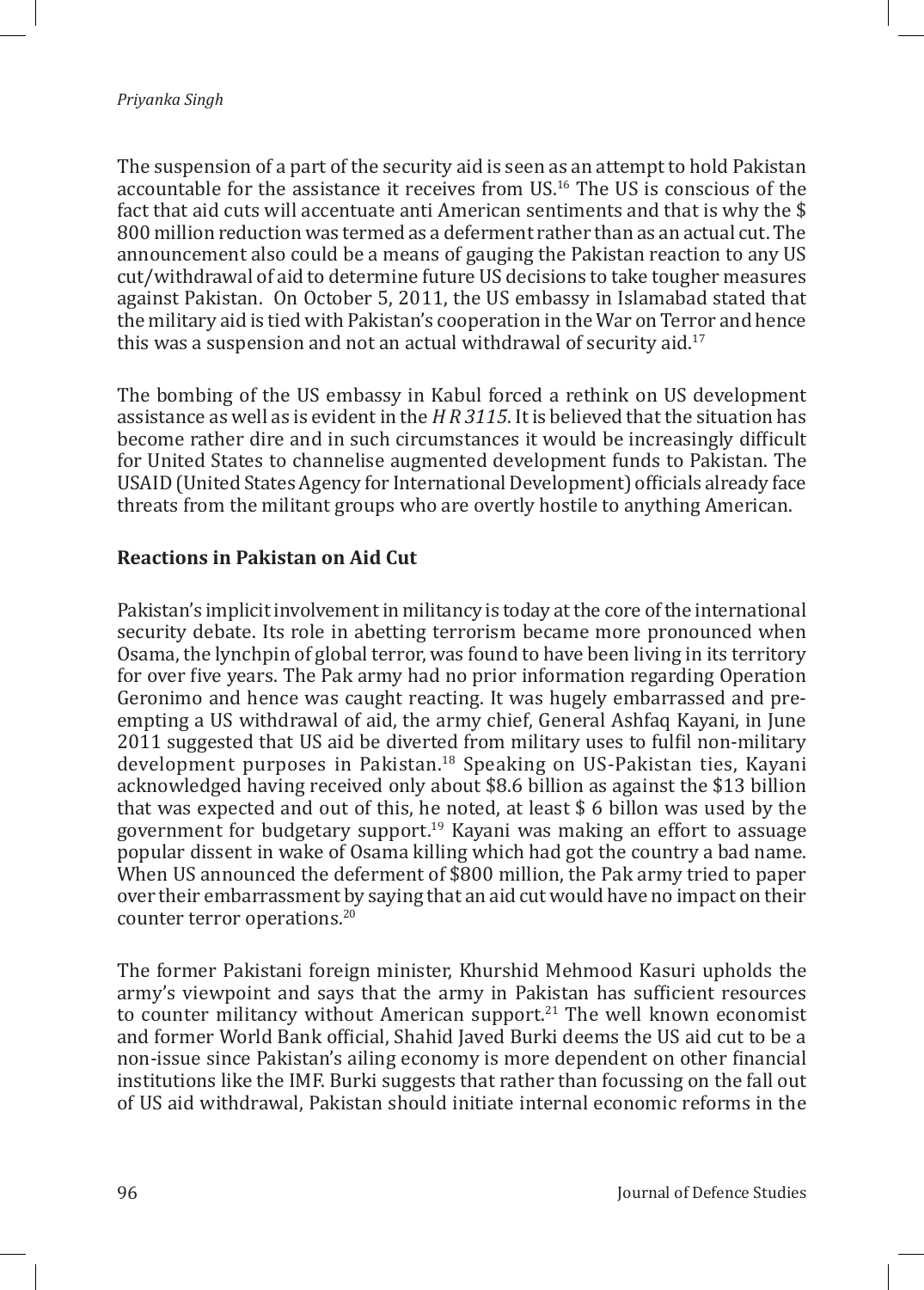absence of which the IMF has held back \$ 4 billion from the \$ 11 billion sanctioned in the year  $2008.<sup>22</sup>$ 

There are however some in Pakistan who believe aid is somewhat pivotal to the military's counter terrorism activities and if withdrawn or withheld, will impact the long term objectives of Pakistan's security and overall US regional security interests. It might be difficult to gauge the repercussions of the aid cut immediately but problems are likely to surface in the next few months.<sup>23</sup>

There is a growing belief in Pakistan that US aid is too security centric and focuses disproportionately on counter terrorism operations.<sup>24</sup> It is believed US has to divert some funds towards non-military purposes which could help resurrect Pakistan's socio economic structure. If US is able to strengthen democratic structures within Pakistan this could potentially be a panacea for all the ills that beset Pakistan today.

Overall, the withholding of aid was more of a prestige issue for Pakistan as is evident from the debate that followed this announcement.

#### **Was the \$ 800 Million Aid Deferment Meant to Bring Pakistan to the Negotiating Table?**

While Senator Carl Levin, the chair of the Armed Services Committee was leading a Congressional delegation to Islamabad in late August 2011, there were reports that the US had offered to release the aid if Pakistan agreed to sort out visa issues for the US military trainers. The delegation held meetings with president and the prime minister of Pakistan in the course of which Zardari apparently noted that the aid cut may accentuate anti Americanism amongst people already under economic hardships.25 General Kayani reportedly refused to review the decision of sending US trainers back.<sup>26</sup> The army fears that allowing the American trainers to operate in Pakistan could further reveal the nexus between the Pak army and the militants. Osama's presence in Pakistan raised pertinent but uncomforting questions for Pakistan, more specifically for the army which was neither informed about the operation nor involved in it.

The expulsion of American trainers from Pakistan was a setback for the US which was hoping to acquire some leverage over Pakistani security forces in the wake of the Osama killing. The decision to defer military aid while continuing civilian assistance appears to be a negotiating mechanism used by US to urge Pakistan to allow US personnel within its territory for achieving US objectives in the region. US thinking stems from the belief that its presence inside Pakistan is essential to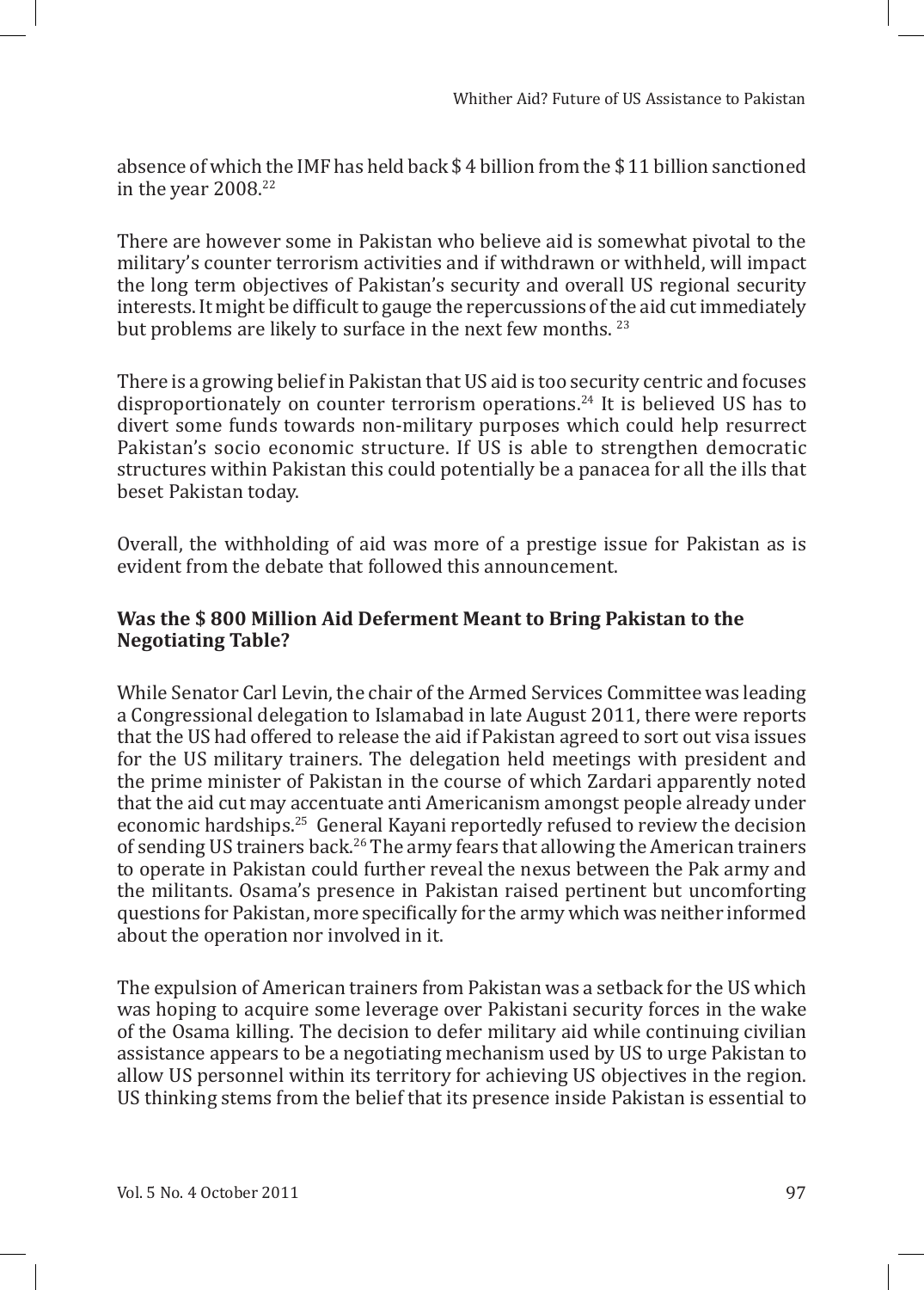keep track of the ground realities there. Otherwise, Pakistan may mislead US while receiving aid worth billions.

### **Deepening Discord in US -Pakistan Ties and US Aid**: **An Assessment**

Aid is worthwhile when there is trust between the donor and the recipient which appears to be missing between the US and Pakistan. Prospects for aid in a relationship beset with inherent problems and in an environment infused with visceral hatred towards US become as it is, very bleak.

This is a time, when the US Pak ties have hit a new low (worse than in the aftermath of Operation Geronimo in May 2011). The recent rhetorical phase of US Pakistan ties witnessed certain high points. Citing the telephonic interceptions between the Kabul bombers and the ISI, Admiral Mike Mullen was rather blatant in calling the Haqqani network a "veritable arm" of the  $ISL^{27}$  He also noted that Pakistan's policy of "exporting violence" had "eroded their internal security and undermined their international credibility".<sup>28</sup>

Discord was getting intense as Pakistani foreign minister, Hina Rabbani Khar, instead of Prime Minister Yusuf Raza Gilani addressed the UN General Assembly. Responding to Admiral Mullen's comments, she stated in an interview that the Haqqani network, the Frankenstein monster was created by US and other powers during the Cold War and hence the responsibility cannot be put solely on Pakistan.<sup>29</sup> Enraged by Admiral Mullen's accusations, Khar, as reports suggested, was asked to cut short her visit and return to Pakistan. This was, however, later denied by official sources. 30 Subsequently, she did address the UNGA before returning home.

The strictures from the US administration culminated in President Obama issuing a fresh set of warning to Pakistan denouncing its ties with "unsavoury" elements.<sup>31</sup> The US president also questioned whether it was worthwhile to continue to give Pakistan billions of dollars in military and development assistance while the ISI continues to forge ties with militant groups to wield influence in Afghanistan.

Pakistan's ties with the groups such as the Haqqani network are being perceived as part of its long term objective to gain a firm hold on the state of affairs in Afghanistan when the US led coalition forces withdraw in the next few years. The US is desperately trying to persuade Pakistan to give up its affinity to militant groups in the region, and feels it is futile to commit billions in aid to Pakistan.

The recent deterioration in US - Pakistan relations has deterred even those constituencies in US who strongly backed aid to Pakistan. The idea of making all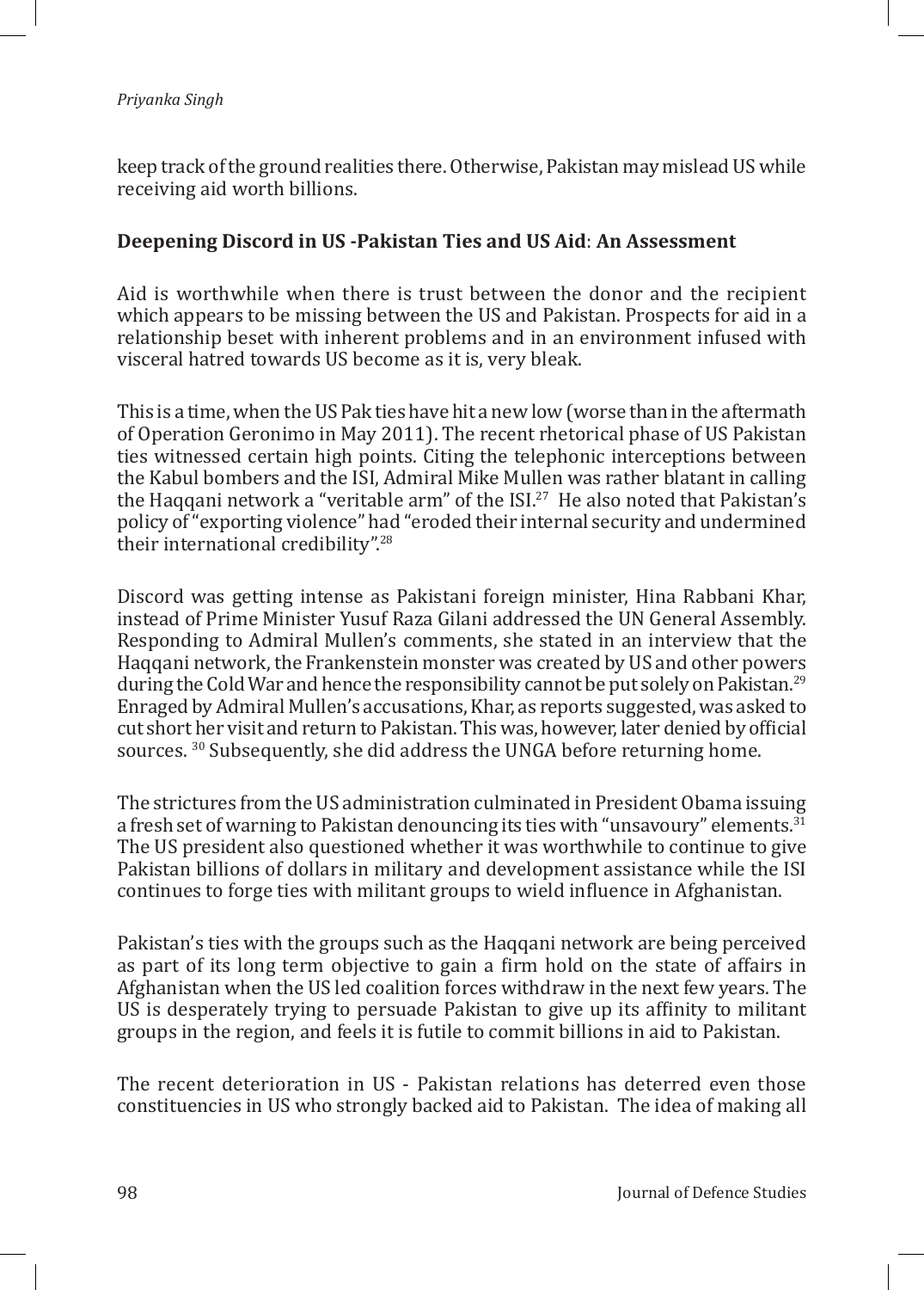aid to Pakistan conditional is emerging as the consensus in the US. This is based on considerations that harsh domestic economic realities and eluding resolution to its Afghanistan commitment may make it imprudent for US to turn a blind eye to Pakistan's duality towards US objectives.

Pakistan still lives in denial and hence whenever it finds itself on a tight spot, it reverts to making charges that these militants are offshoots of the mujahedeen whom US nurtured to defeat the Soviet Union. It fails to understand that US at least is trying to learn from past mistakes and has adopted a clear cut approach to dealing with militants in this part of the world. The onus lies on Pakistan to make some hard but clear choices. In the present situation, Pakistan has no option but to change course. Rather than Pakistan deceiving US on counter terror efforts and US issuing warnings to cut aid time and again, it would be better for both to cooperate to eliminate the extremist groups that they had jointly supported a few decades ago.

Ten years down the line since US started pouring aid into Pakistan, its larger security concerns remain unresolved. Stabilising Afghanistan has been a US priority but with Pakistan's degeneration, the challenges and complications for US have compounded. On the other side, Pakistani suspicions of US intentions are justifiable to the extent that the US did not much pay much attention to developments inside Pakistan before 9/11 even though it was aware of the growing nexus between the establishment in Pakistan and militant groups. This was a time when aid from US almost ceased and the USAID office in Islamabad was closed down.

Americans see aid as a favour to Pakistan and Pakistan perceives the fight against militancy as a favour to the US. These delusions have to be addressed by both sides. Eradicating terror from its soil will benefit Pakistan more than the US which is geographically distant from the terror inflicted Af-Pak zone. On the other hand, it is as much in US interest as in Pakistan's to continue to support Pakistan with aid till the time it is stable and peaceful.

Aid as a means to drive the US's carrot and stick policy seems dated and irrelevant in today's context. What is therefore required is a more pro-active and visible US aid policy which reflects positively on US engagement with Pakistan towards long term sustained efforts on nation building. There is need to bring in more transparency in aid transactions. Unless there is a degree of transparency, US efforts will be discredited by those in Pakistan who benefit from aid and at the same time fail to acknowledge it publically.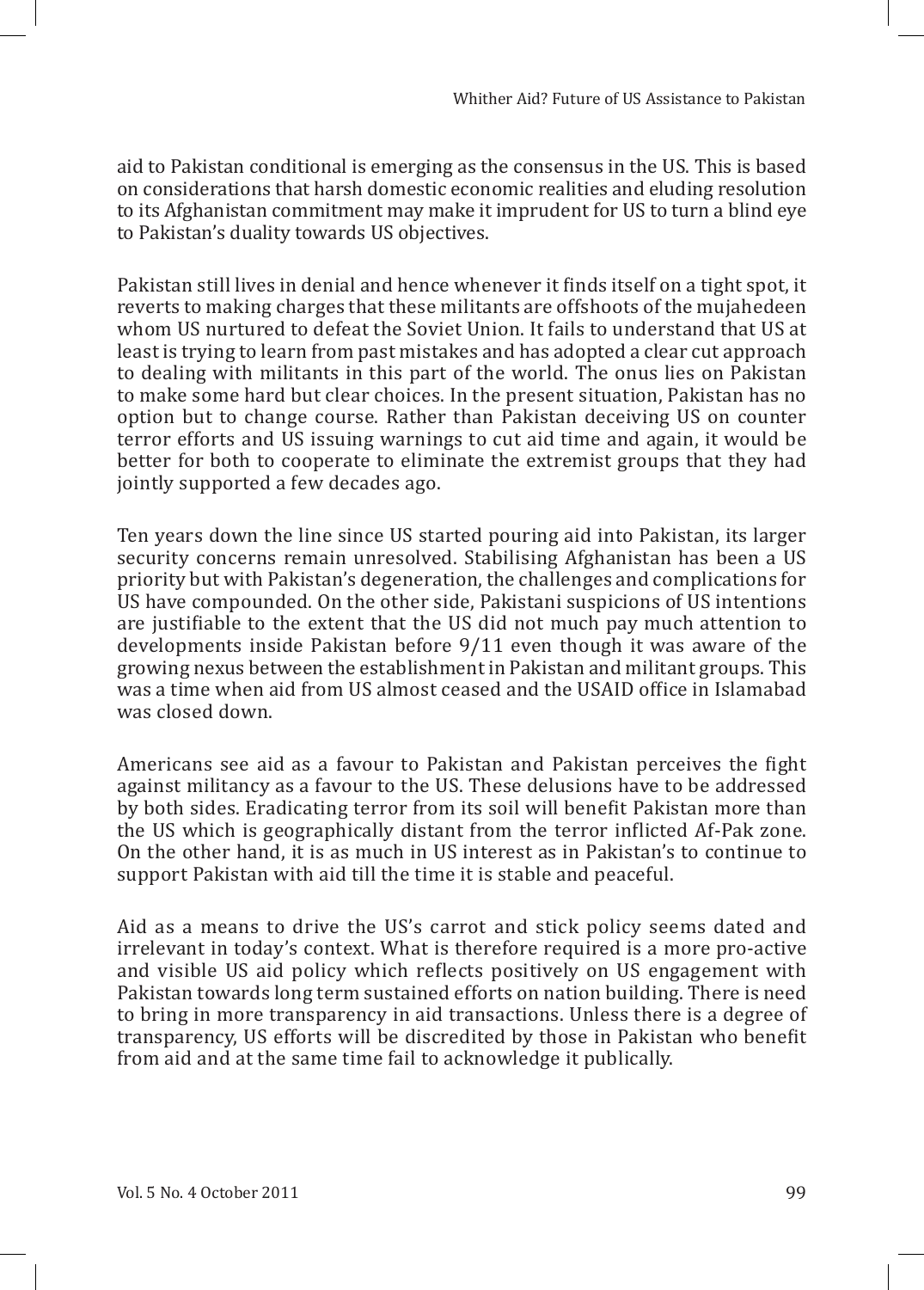## **Future Course**

Aid to Pakistan in deteriorating security circumstances has become a necessity for the US. It cannot wish away the billions promised to Pakistan simply because it is unhappy about certain developments. US could probably afford to withdraw aid before 9/11 and it did so when Pakistan defied US advice and proceeded with its secret nuclear programme. Today, even though Osama was found living in Pakistan and as the economic meltdown limit US financial strength, it has few options but to continue aid to Pakistan. Terror has crossed the US threshold and it cannot afford another 9/11. If the US deserts Pakistan at this juncture, it may revert to fundamentalist policies and politics.

However, aid to Pakistan without having it breaking its ties with militant groups will be self -defeating for US objectives in the region. The US needs to have tangible evidence that Pakistan is dissociating from terror groups before it expects to meet specific objectives in Afghanistan. Bruce Riedel argues that Pakistan lies at the "crossroads of many US nightmares"<sup>32</sup> and hence it is essential that the US coerces Pakistan to sever its ties with militants before it expects aid to incur stability in Pakistan at the political and socio-economic level.

US aid may be used to gain leverages with the Pak army but not with the common Pakistani. US aid needs to evolve innovative methods to reach out to the common people in Pakistan. The trust deficit needs to be bridged by somehow convincing them that the aid is well intentioned and lead to well-being and prosperity. There is need to highlight the objectives of an US aid programme rather than the amount appropriated. Policy calculations should be based on actual disbursements and not appropriations. The gap between the amount promised and the funds actually given to Pakistan tends to downplay concerns regarding misappropriation by Pakistan. The Pak army always hits back at US aid impositions by arguing that they receive only a very small portion of the total amount sanctioned. The army complains there is delay in reimbursement via CSF while US reports indicate that the claims put forth by Pakistan are rather inflated and not documented satisfactorily. Discrepancy in figures and statements can be misleading for both sides and baffling for those in the region(read India and Afghanistan) whose security is contingent to what eventuates from the war on terror once US exits the region. In this regard, US may adopt an overseeing mechanism within its aid programme to ensure development funds are utilised judiciously for deserving sections of Pakistani society and security aid is used only for counterterrorism purposes.

The problem with Pakistan is more complex than ever. The US has to weigh its strategic choices on Pakistan well. For the US to think that it can use aid to ensure its security interests may not bear fruit in prevailing circumstances. More aid may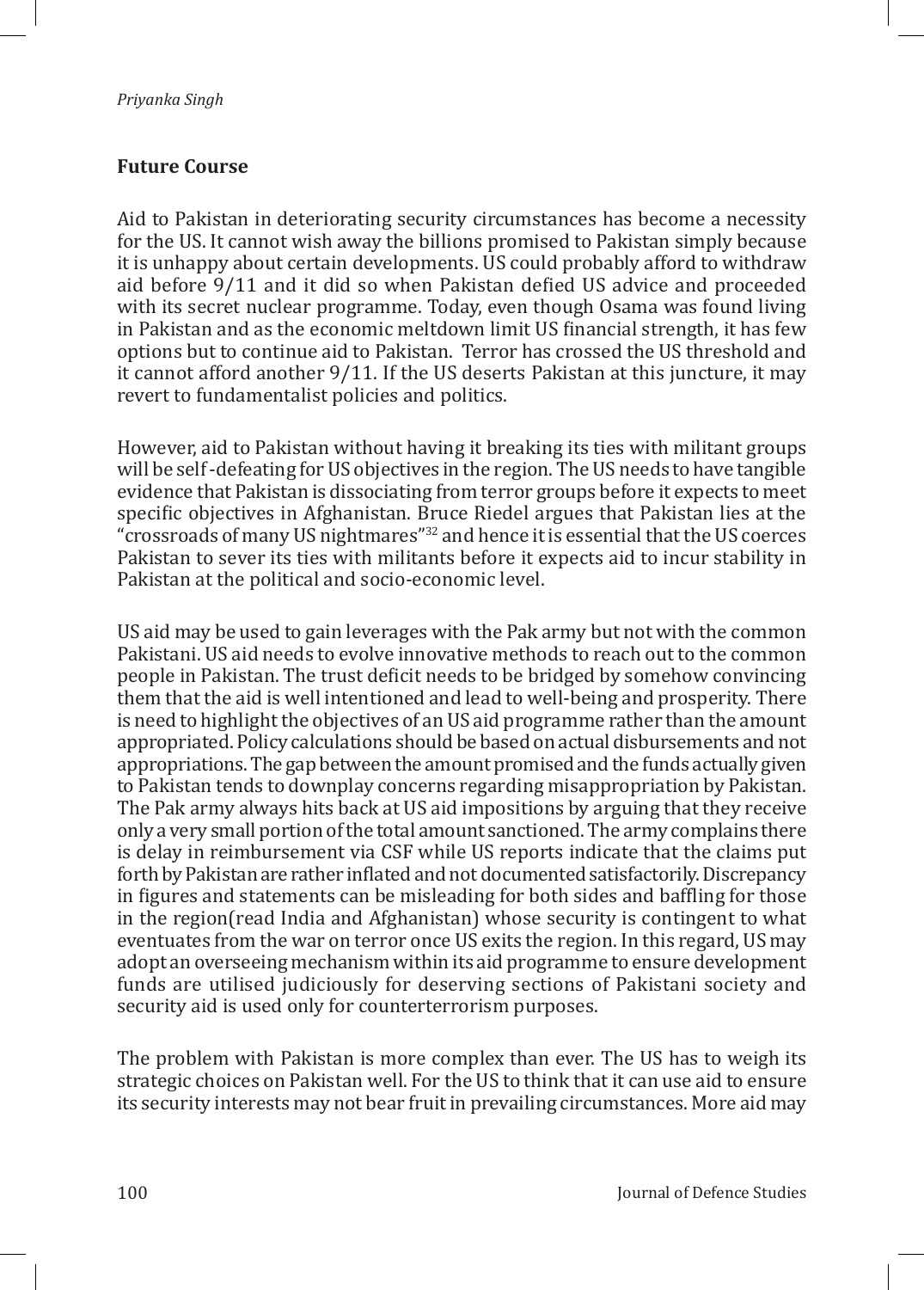still not appease Pakistan and cuts will hardly make it compliant. The questions that the US needs to consider while formulating its aid policy are: whether aid cut will make Pakistan behave? Even as the US is able to rein in Pakistan and align it towards its security objectives in the region would that address the larger threat of global terrorism which targets American interests? Nonetheless, if Pakistan stops indulging the militant networks and their activities, and if aid can be a harbinger of this change, then the US might succeed in its regional mission. For  $\omega$ 

Notes:

- 1 Text of H.R. 1699: Pakistan Foreign Aid Accountability Act, May 3, 2011, available at http://www.govtrack.us/congress/ bill.xpd?bill=h112-1699,
- 2 Imtiaz, Huma, "Financial Assistance to Pakistan: US Congress Votes Against Proposal to Cut Aid", *The Express Tribune*, July 9, 2011, available at http://tribune.com.pk/story/205848/financial-assistance-to-pakistan-us-congress-votesagainst-proposal-to-cut-aid/
- 3 Wolf, Jim, "U.S. withholds \$800 Million in Aid to Pakistan: White House", *Reuters*, July 10, 2011, available at http:// www.reuters.com/article/2011/07/10/us-usa-pakistan-aid-idUSTRE7691O520110710
- 4 Text of H.R. 2583: Foreign Relations Authorization Act, Fiscal Year 2012, July 19, 2011, available at http://www. govtrack.us/congress/bill.xpd?bill=h112-2583
- 5 Pakistan Assistance: Relatively Little of the \$3 Billion in Requested Assistance is Subject to State's Certification of Pakistan's Progress on Non-proliferation and Counterterrorism Issues, GAO-11-786R July 19, 2011, available at http://www.gao.gov/products/GAO-11-786R
- 6 Ibid.
- 7 Ibid.
- 8 "US Senator Wants Pak Military Aid Stopped", *The News*, September 27, 2011, available at http://www.thenews.com. pk/TodaysPrintDetail.aspx?ID=9124&Cat=13
- 9 "U.S. Senator Says 'All Options on Table' on Pakistan", *Reuters*, September 25, 2011, available at http://in.reuters.com/ article/2011/09/25/idINIndia-59537620110925
- 10 Chalmers, John, "Pakistan's Double-Game: Treachery or Strategy?" *Reuters*, September 28, 2011, available at http:// in.reuters.com/article/2011/09/28/idINIndia-59594320110928
- 11 Full text of H.R. 3013: Pakistan Accountability Act, September 22, 2011, available at http://www.govtrack.us/ congress/billtext.xpd?bill=h112-3013
- 12 Text of H.R. 3115: To Prohibit Non-Security Assistance to Pakistan, and for Other Purposes, October 6, 2011, available at http://www.govtrack.us/congress/billtext.xpd?bill=h112-3115
- 13 Coffman Wants Aid to Pakistan Slashed, October 6, 2011, available at http://coffman.house.gov/index.php?option=com\_ content&view=article&id=516:october-6-2011-coffman-wants-aid-to-pakistan-slashed&catid=36:latestnews&Itemid=10
- 14 See Wolf, Jim, Op. Cit.
- 15 "Civilian Aid to Stay: US", *The Nation*, July 15, 2011, available at http://www.nation.com.pk/pakistan-news-newspaperdaily-english-online/Politics/15-Jul-2011/Civilian-aid-to-stay-US
- 16 "Holding Pakistan to Account", *The New York Times*, July 28, 2011, available at http://www.nytimes.com/2011/07/29/ opinion/holding-pakistan-to-account.html
- 17 Raza, Syed Irfan, "Military Aid Linked with 'Cooperation', says US Embassy", *Dawn*, October 5, 2011, available at http:// www.dawn.com/2011/10/05/military-aid-linked-with-cooperation-says-us-embassy.html
- 18 "Kayani Recommends Govt to Divert US Military Aid," *Daily Times*, June 10, 2011, available at http://www.dailytimes. com.pk/default.asp?page=2011%5C06%5C10%5Cstory\_10-6-2011\_pg1\_7